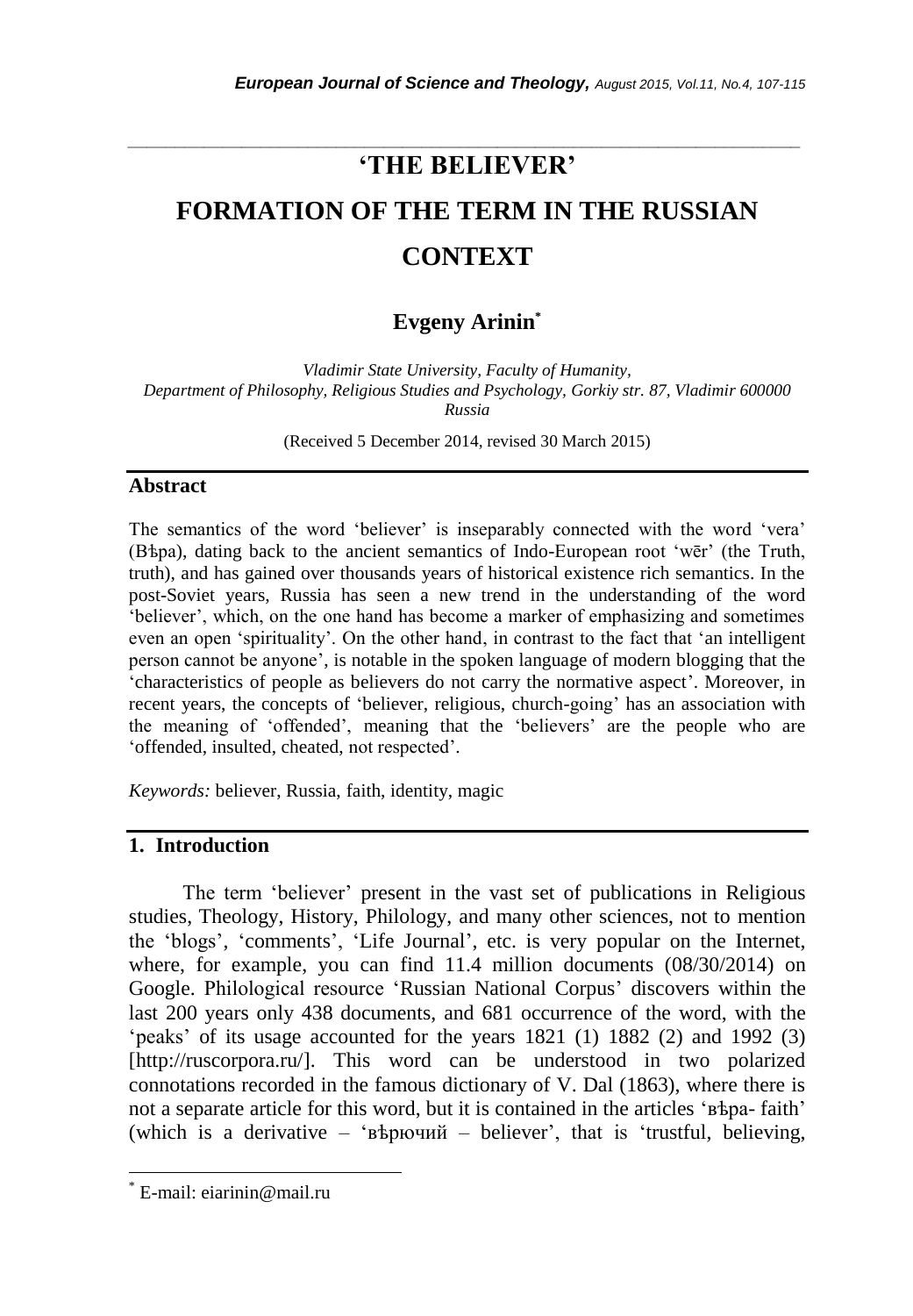gullible, trusting") and "religion", which states that "a religious person who believes" is "firm in faith (ввѣре)" [1]. 'Believer' stands as an identity of the person"s belonging as to the exalted "firmness in the faith", as to the understated "trustfulness".

In Soviet times, the word came to mark the obvious (or potential) "enemies of the construction of communism", or "poorly educated citizens" in need of "atheistic education". In the post-perestroika years in Russia (after 1991) the meaning of this word has undergone significant changes. On the one hand, it has became a symbol of belonging (oftentimes emphasized and demonstrative) to the 'authentic spirituality', 'the sublime' and 'sacred'. Thereafter the 'vera' bearer was regarded as the one who is affiliated with the whole discourse of "Higher Forces and Supreme Power". On the other hand, the said word referred to the total internal "uncertainty", for "if a person meant to be a believer that didn"t mean that he was imposed the duty of doing something or to be someone particular". This was a contrast to the "cultured and intellectual person who cannot be just anyone". Consequently it has suddenly come through that today the very "features of the people as believers devoid of normative dimension" [G.Y. Lyubarskiy, *Faith. Religion. Church. Continuation: Intelligent vs. Religious*, http://polit.ru/article/2012/09/21/cogniometry/, accessed 28.05.2014].

## **2. Etymological and philological aspects**

The semantics of the word 'believer' is inseparably connected with the word 'faith' (B $b$ pa), dating back to the ancient semantics of Indo-European root 'wēr' (the Truth, truth), and has gained over thousands years of historical existence with rich semantics. Today on Google you can find only 6.67 million documents with the word "faith", although many of them are not associated with religion, but with Vera Brezhneva, 'sex symbol' of our 'show business' (30/08/2014). Russian National Corpus discovers within the last 200 years as many as 3362 documents, and 18,085 entries, and 'peaks' of usage accounted for 1848 (1), 1980 (2) and 1866 (3) [http://ruscorpora.ru/].

According to the etymological studies, the word "vera" originally referred mostly to the economic activity and not to something "supreme" or "heavenly". It was more likely associated with the ideas of a belonging to a group and of a solemn compact or an oath. Furthermore it was a rather "pragmatic" notion in the societies in which "fidelity" to certain gods and rejectionism toward the other were an important "bargain" and a common practice. None the less, today, every "believer" in respect of "his own God" must be at a certain way an "unbeliever" in respect of 'their gods'. Both now and before this 'faithfulness' is believed to be something that will definitely be paid back. Your "adherence" will be returned to you as "God"s help" following the principle "quid pro quo" [2]. The word "Вѣра – Faith" recorded in the first Russian written sources, for example, in the "Sermon on Law and Grace" (1037-1050) by Metropolitan Hilarion [http://www.pushkinskijdom.ru/Default.aspx?tabid=4868]. Lengthy articles about "Faith" are presented in the modern Jewish, Catholic and Orthodox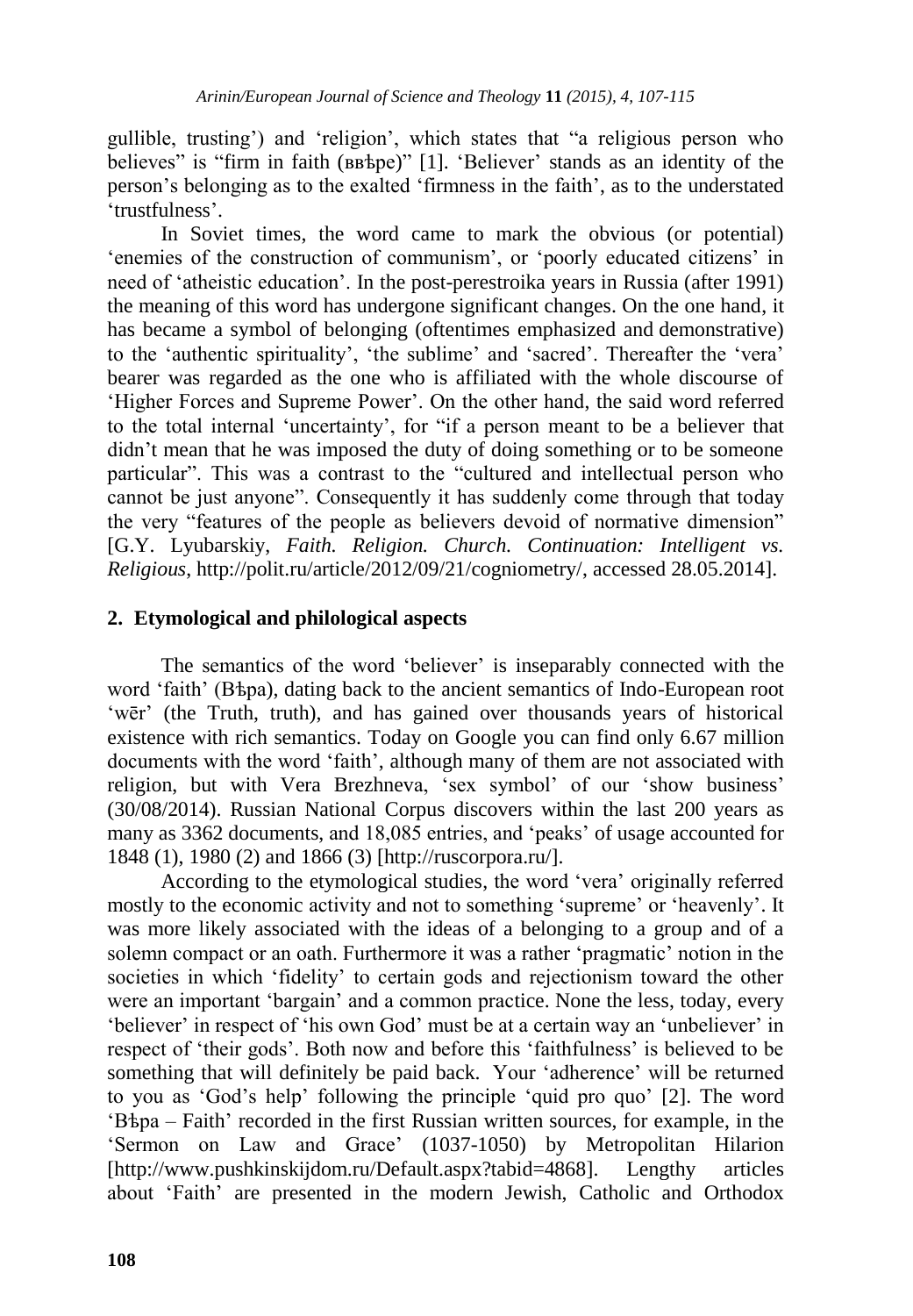encyclopaedias, but they do not contain articles describing the "believer", as indeed they are not present in a number of scientific religious publications, including the encyclopaedia "Religiovedenie – Religious studies" [3-6; *The Jewish Encyclopaedia*, http://www.eleven.co.il/?mode=article&id=10890& query=%C2%C5%D0%C0].

Philological analysis shows that the "believer", the word (lexical item) of the modern Russian language, became in wide use only in the XIX-XX centuries. It is represented in the Synodal Version of the Bible (1876), where it occurs 24 times, while only 1 time in a huge amount of Old Testament (Isaiah 28.16) and 23 times in the New Testament [*Believer/Symphony for the Bible*, http://www.bible.by/symphony/word/3/639/]. Researchers agree that the Old Testament culture "is not specific speculative and systematic thinking", appearing in the Greek and Hellenistic contexts (where the New Testament was created), but "the main emphasis is being done not on the confession of faith, but on the behaviour" [http://www.eleven.co.il/?mode=article&id=10890&query=% C2%C5%D0%C0]. A.F. Losev wrote that "the religious feelings of the Romans ... very careful, less trusting", because "the Roman is not believing his gods than trusts them" [7]. S.S. Averintsev also noted, that the idea of "faith" is not applicable to the "religion in principle", but only to "some religious systems", in which faith acts as a "central worldview position and simultaneously psychological orientation", coinciding with the boundaries of "Theology", unlike religions of "Greek - Roman paganism, or Shinto", where "they are not aware of the concept of faith as the internal state of the person, and demand the observance of ritual and traditional moral regulations" [3-5, 8, http://www.eleven.co.il/?mode=article&id=10890&query=%C2%C5%D0%C0].

## **3. Historical semantics**

In the above-cited dictionary of V. Dal, the word 'believer' is dual, designated as naive ("gullible") person, and as convinced "hard" follower ("zealot"), ready to "put his own live for the Faith – Вѣру". Historically, this "Faith – Вѣра" could be "commitment" of Synodal Russian Church (in terms of "Spiritual Regulation" 1721), or Orthodox Catholic Greek-Russian Church (in terms of the second half of the XIX century). These names of "Christian community', or in terms of hieromartyr Ignatius of Antioch  $(I - beginning$  of II century), "καθολικῆς ἐκκλησίας" (Ecclesia Catholica), date back in turn, to the Eucharistic assemblies of the first followers of Jesus Christ, who, as noted by S.S. Averintsev, "were not going to "establish" a new religion, but considered themselves the most loyal among the Jews", that are "God"s people", "people of the Book" [9]. Today, these semantic horizons can be updated by politicians when, for example, we see the interview of Mertemir Shaimiev to Rossiyskaya Gazeta newspaper (04.12.2003): "We have one faith, but different religions", and in the context of a discussion of coexistence of Muslims and Orthodox Christians in Tatarstan, it is stated that "there are no hard walls between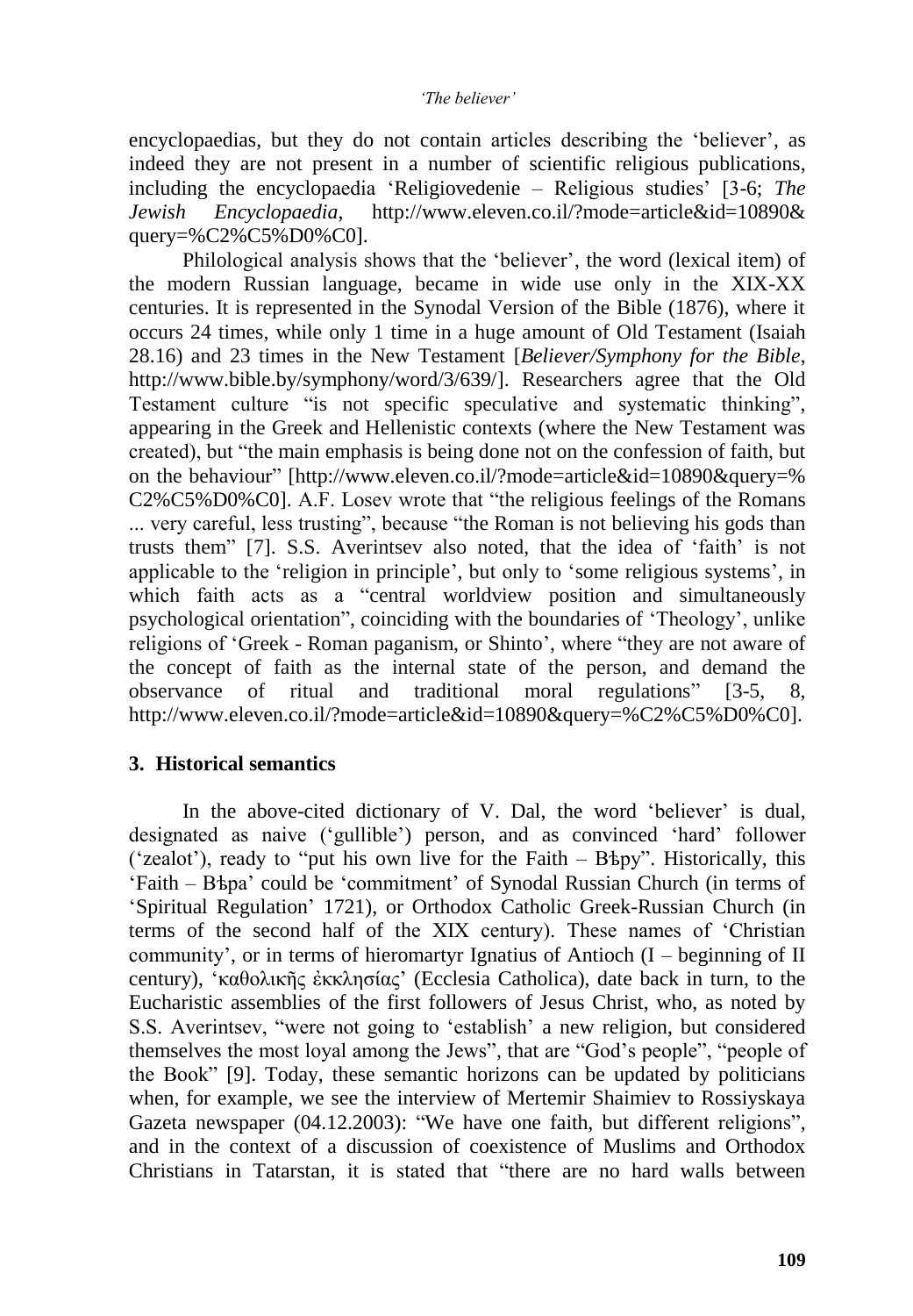religions ... For faith is one, but religions are different" [http://www.rtonline.ru/aticles/rubric-70/53331/].

The biblical tradition, beginning from the Old Testament, distinguishes between 'believers' (committed only to the God of Scripture) and 'magicians' (in the context of the Torah -  $x_2$ , Mage - priest in ancient Iran), which are not 'confess', but practice 'magic', that is "magic, witchcraft, sorcery, the actions associated with the belief in man"s ability to influence the forces of nature, the fate of individuals or entire nations through supernatural means" [*The Jewish Encyclopaedia*, http://www.eleven.co.il/article/12558]. The concept of magic in a number of publications is defined as: "the actions or rituals designed to influence supernaturally on the phenomena of nature, animals, humans or the spirits" or "rituals aimed to use the secret supernatural forces to achieve human goals; the ancient form of organization of collective activities and communications; the form of early beliefs; the first kind of specialized creative activity" [10, 11]. If the Romans attributed "magic" to the ignorant "superstition", the Greeks gave this name to special cultic practices associated with astrology, fortune telling, folk medicine and religion as wise 'mysterious art' (this definition is still preserved in the Gospel of Matthew 2.1, 7, 16, where the Russian translation of 'volhvi' is 'magicians'), which only from the III century begin to qualify as negative assessments of 'sorcery' and 'witchcraft' [12, 13]. From the New Testament (Acts 8.4-24) is known "Simon Volhv" (Simon Magus, Σίμωνόμάγος), baptized in Samaria, "corrupter of true Christianity", pretending to be a "Supreme God" made wonders, and tried to buy gracious gift of apostolic priesthood [14].

Modern anthropologist O.B. Khristoforova, noting the presence of 'witchcraft discourse' in contemporary Russia, writes that "witchcraft  $-$  is a "floating signifier" floating on discourse and means different things", that "states reality through describing it in its own terms, and therefore, it so much depends on the context of the country and the period" [15]. A.V. Petrov shows that in the second half of the twentieth century, it became clear that the magic acts as a specific contextual and "redefining" phenomenon in specific sociocultural circumstances, "that exists only in the context of private religious tradition; magic is not a religion only in the sense in which the species is not the kind", acting primarily as a "non-normative" (deviance), which some researchers differentiate on gradually splitting folk "goetia", professional (paid) "magic" and the philosophical - elitist "theurgy" [16].

Almost before the beginning of the XX century, the term 'believer' was used in the separation rather than in the usual for today wide collective meaning, specifying in the domestic context "strong in faith, zealot of the state orthodoxy", or by analogy, the adherents of a number of "tolerant religions", whereas the Old Believers were called "dissenters", Jews – "sheenies", lamaits (Buddhists) – "idolaters" and "pagans", devotees of the spiritual and philosophical innovations – "false teachers", "godless people", "backsliders", "atheists", "sectarians", 'heretics', etc. (so, for example, they called Leo Tolstoy in the infamous "Definition with the message of the Holy Synod No: 557 from 20-22 February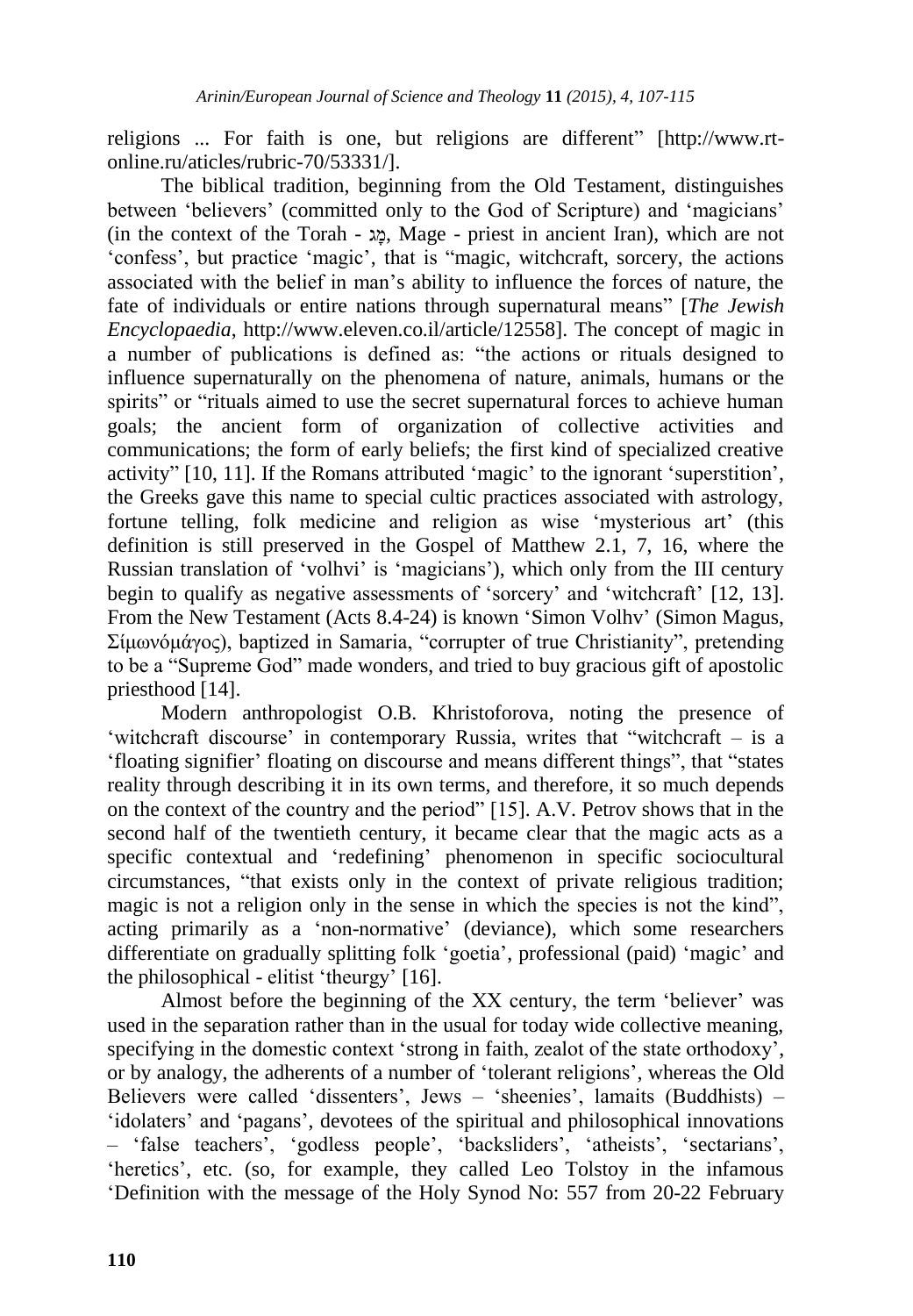1901"). Between them there was nothing in common. M.A. Reysmer in 1905 noted that "the human personality with its moral world of spiritual freedom… still does not exist" in Russia, "with spiritual enthusiasm" and the ability to create a "religion for the own conscience", who do not satisfied with "any of existing 'Beliefs'" [17]. Moral freedom of the 'believer' appeared here as opposition to the forced 'state – owned Faith  $(B \text{the})$ ' and to the 'dark superstitions'.

Legislative recognition of the principles of religious tolerance and religious freedom in the state between 1905-1917 was completed by the revolutionary semantic innovation of the "Resolutions of All-Russian Central Executive Committee and the Council of People"s Commissars on Religious Associations" (from 04.08.1929), which formulated the concept of "religious association of citizens believers of all cults", and after that the word "believer" is included in the dictionaries of the "Soviet" Russian language, becoming a collective regulatory specified definition of adherents of any religion (of the Orthodox, Jewish, sectarian or shamanistic 'cult'). "... the believer recognizing the existence of God, is a religious man" (later the expression "recognizing the existence of God" is changed to a broader one "recognizing the existence of the supernatural") [18]. "Believers" as collective category are opposed to "atheists" as bearers of "best scientific Marxist-Leninist world view" and "builders of communism". I.V. Stalin personally entered the position into questionnaire of Soviet census in 1937, which would clarify, whether a citizen considers himself a "believer" or "unbeliever" in contrast of previous "natural" attribution, whereby it was found out that in the country after the "five-year plan of atheism" and 20 years of the approval of a new ideology there were 56.7% "believers", sparking the well known repressions of the organizers of census and a ban on the publication of the resulting data [19]. Later researchers, trying not to enter such direct questions into the questionnaire, used the term 'believer' in analytical terms, that is not a self-determination of respondents, but as an interpretation of opinion of respondents who answered that they "believe in God" but not in 'superstitions' [20].

Numerous attempts to create a universal 'typology of believers' were expanded in the USSR, who aimed to study the similarities and differences of the adherents of different religious movements, identification of "markers" and 'indicators' that characterize their particular features of worldview, behaviour and integration into specific communities (churches, congregations, communities, etc.), as usage of that knowledge for the successful conducting of the work on "atheistic education" and "overcoming religious remnants". They would identify up to 10 types of "attitudes to religion": from "believers active and consistent in own religious views", to "non-believers active and consistent" [20, p. 102-103]. However, it was obvious the difference of criteria of "true zealots" as in various religious traditions, as in typologically different forms of religion (for example, in "high" and "folk" Christianity, in towns and villages, in Judaism or shamanism, which were seen not so much similar as obviously different for ethnographers and folklorists) or 'para-religious phenomena'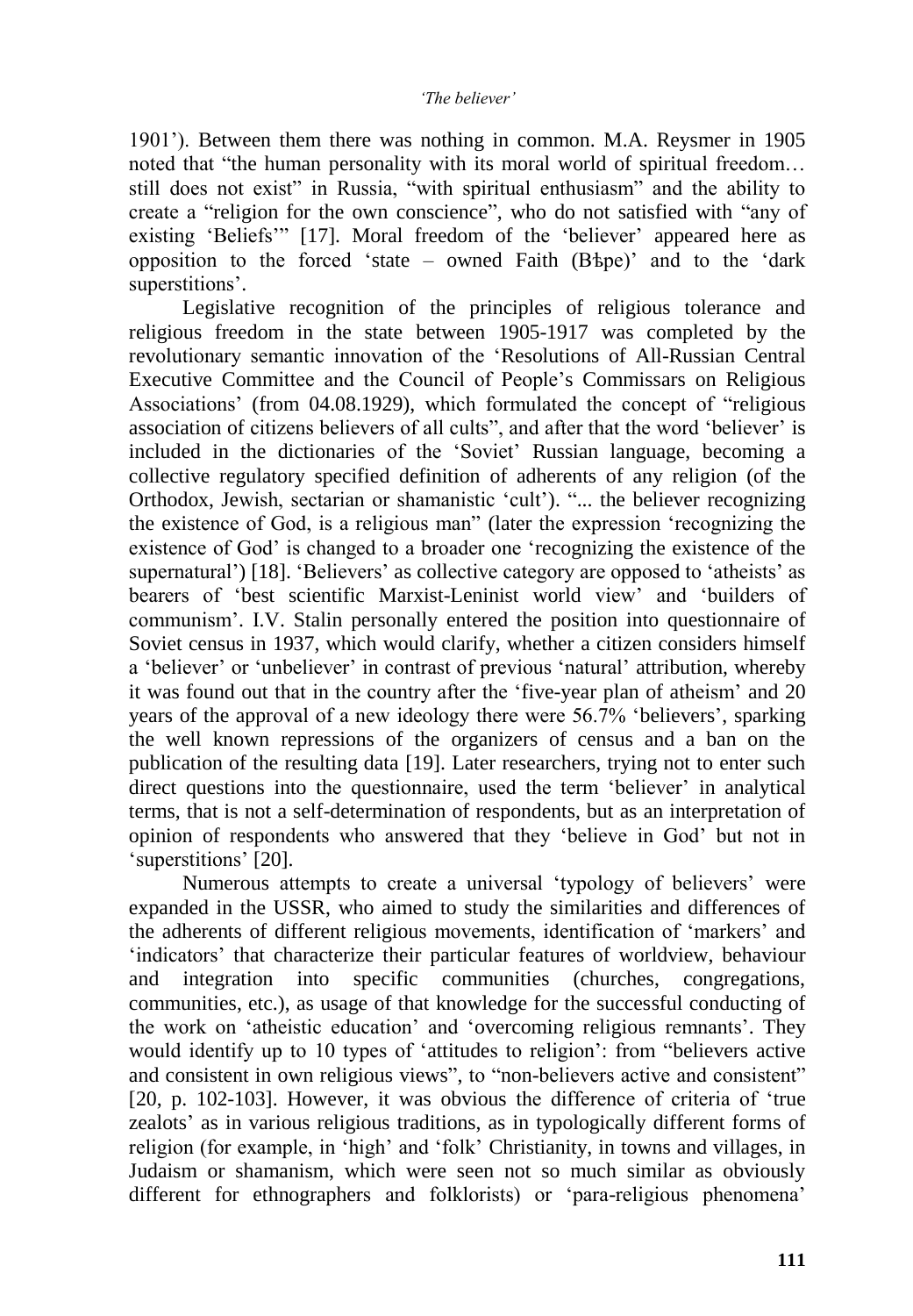(ideology, the "cult of stars", etc.). As result, in the Soviet period, they were not able to formulate a scientific definition of the term "believer", and to turn the intuitive clear word of spoken language in a clear element of the conceptual system, like many other attempts to present the complex and dynamic inner world of deep feelings of the person, into a 'clearer' and more specific one. 'Believer' for the Soviet ideology - is an empirical incarnation of 'religion' ("heresy", "enemy of science", "brake of social progress", etc.), an obstacle on the development path of the society into communism, which requires the development of precise identification and description criteria for subsequent correction, destruction or neutralization.

## **4. The post–soviet forms of interpretation**

In the post-Soviet years, Russia has seen a new trend in the understanding of the word "believer", which, on the one hand has become a marker of emphasizing and sometimes even an open "spirituality". On the other hand, in contrast to the fact that "an intelligent person cannot be anyone", notable in the spoken language of modern blogging "characteristics of people as believers do not carry the normative aspect". Moreover, in recent years, the concepts of "believer, religious, church-going" has an association with the meaning of "offended", that is "believers" are the people who are "offended, insulted, cheated, they are not respected" [http://polit.ru/article/2012/09/21/cogniometry/].

Logically, it would seem obvious that the 'believer' cannot be 'nonbeliever' or 'doubtful', but at least it is well known that, in practice, not only every 'believer' in his own 'image of God' is the 'unbeliever' in the other 'images'. But in the history, the 'unbelievers' were often simply referred as "nonconformists" and "dissidents" (even the first Christians were publicly accused of "atheism" and "impiety"), and even the well known Mother Teresa, according to her recently published diaries and letters, for more than 50 years "was in doubt of the existence of God" [http://christforum.info/news-view-50.html, accessed 28.05.2014]. Sociologists know well that up to 20% of those who called themselves in recent years as 'Orthodox', at the same time declare that they "do not believe in God" [21].

Today in polemical publications atheists can be called "believers" (believers in the absence of God), and "believer" citizens oppose "religious" ones (as stricter adherents, actually "zealots" of certain jurisdictions, for example Russian Orthodox Church, etc.), in contrast to those who "freely honour God (the Absolute, the Transcendent, the beginning of life, etc.)" and whose "faith does not fit into the framework of a religion". Thus today, the word "believer" on the one hand, acquires a broad anthropological meaning, because each person believes into something. On the other hand, the semantics of the XIX century was revived, where the 'believer' is the 'zealot' of Russian Orthodox Church, that is firm personality in "our Faith" who must actively demonstrate "disbelief" into other "beliefs", including "childhood beliefs" (because growing children cease believing in Santa Claus, Baba Yaga – old witch, etc.). Those dictionaries,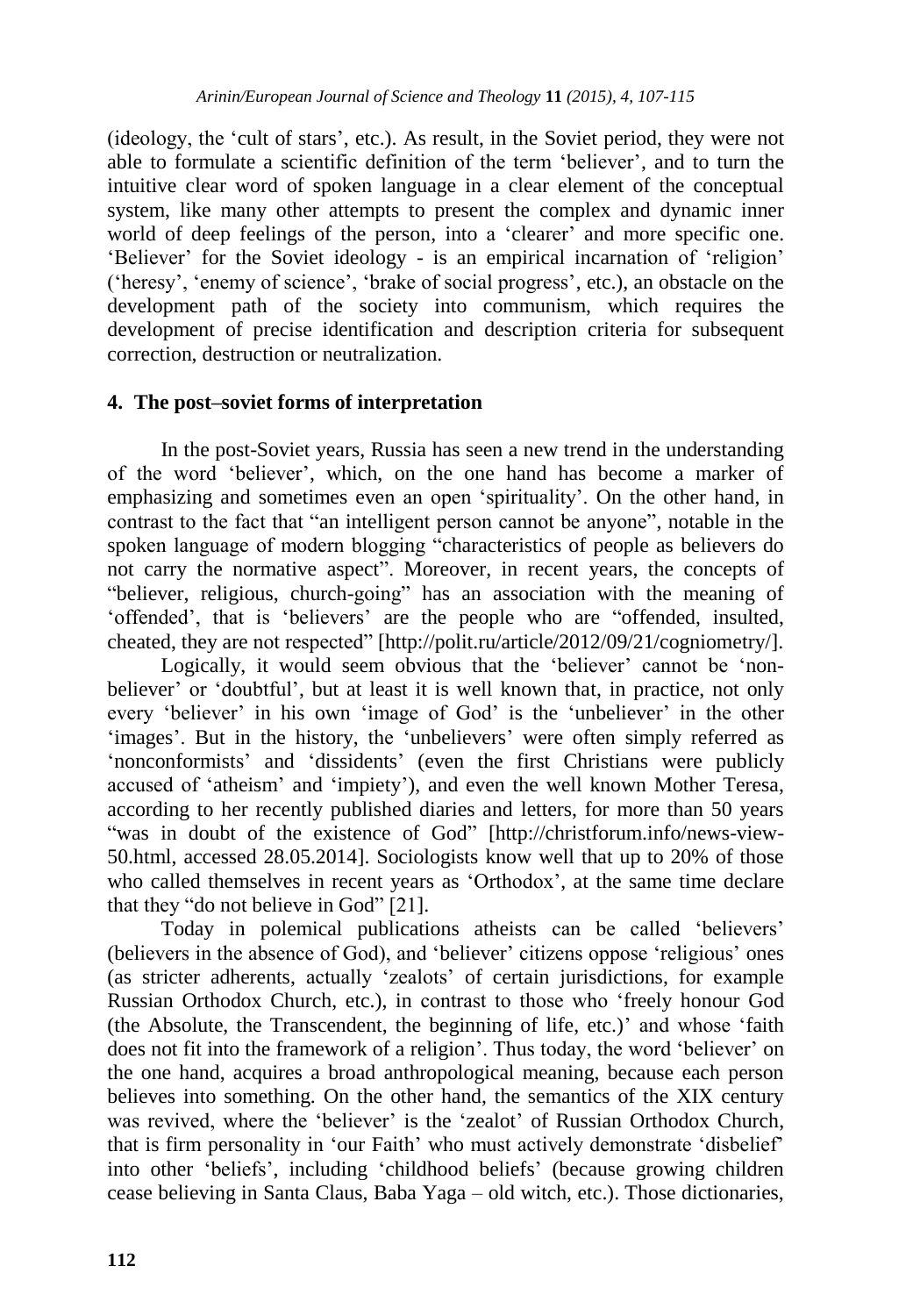however, as antonyms of the word 'believer', as in the XIX century, indicate today such words as 'unbeliever', 'atheist', 'godless person' or 'agnostic', although today there is such a paradoxical self – identification as "Orthodox atheist" (L.N. Mitrohin, S.P. Kapitsa and others).

Today, "in complete contradiction with the "normal" logic and direct meaning of terms in modern Russia, the concept of "orthodox" is not part of the wider concept of 'believer', but rather the contrary, the concept of 'believer' has become part of the definition of "orthodox"" because "people who identify themselves as Orthodox Christians in Russia are much more than those who define themselves as believers" [22]. The seemingly paradoxical prevalence of "orthodox" respondents above "believers" was noted by other researchers too [23, 24].

Equally problematic when considering the "ontogenetic" formation of personal religiosity, because anyone who reads this text, as studies show, went through a very serious transformation of attitude towards the "mysterious" (religion) in its distinction from magic, wizardry, belief in Santa Claus, etc. In 1911, K.I. Chukovsky one of the first noticed the fact that every adult "Orthodox Christian" may become such a person on the basis of transformation of beliefs from initially "religiously gifted" child, typologically similar to "sorcerers" [I. Lukyanova, *Keep your tails tadpoles*, http://www.semya-rastet.ru/razd/ detskaja\_vera/]. Today in the world there are also active discussions that children are "Intuitive Theists", "Homo Religiosus", "Born Believers", "Intuitive Creationists', that there are 'Childhood Theism', 'Implicit Theism', etc. [25-28]

In this regard, E. Subbotsky rightly notes that at first glance, in contemporary culture "witchcraft and invocation ... turned into fairy tales and illusions". However, as studies show there are not only children but also adults, "many of whom believe in the paranormal, indulge into superstitions, and practice daily the common magic", meaning that "irrational and rational types of realities coexist in the individual consciousness in all periods of ontogenesis, and evolution of consciousness is carried out as an increasing differentiation and specialization of the alternative types of reality" [29]. Modern TV, for example the project "The real paranormal" (premiered in Russia in July 2014) of the National Geographic Channel, and many others (including the 24 hour broadcast Russian channel TV3, which is presented in advertising as the "first mystic" channel) quite clearly demonstrate it.

## **5. Conclusions**

The word "believer" in XIX century was understood in two polarized connotations, indicating the involvement of the person to the highest "firmness in the faith' as the understated 'gullibility'.

In Soviet times, the word came to mark the obvious (or potential) 'enemies of the construction of communism' or 'poorly educated citizens', who needed "atheistic education".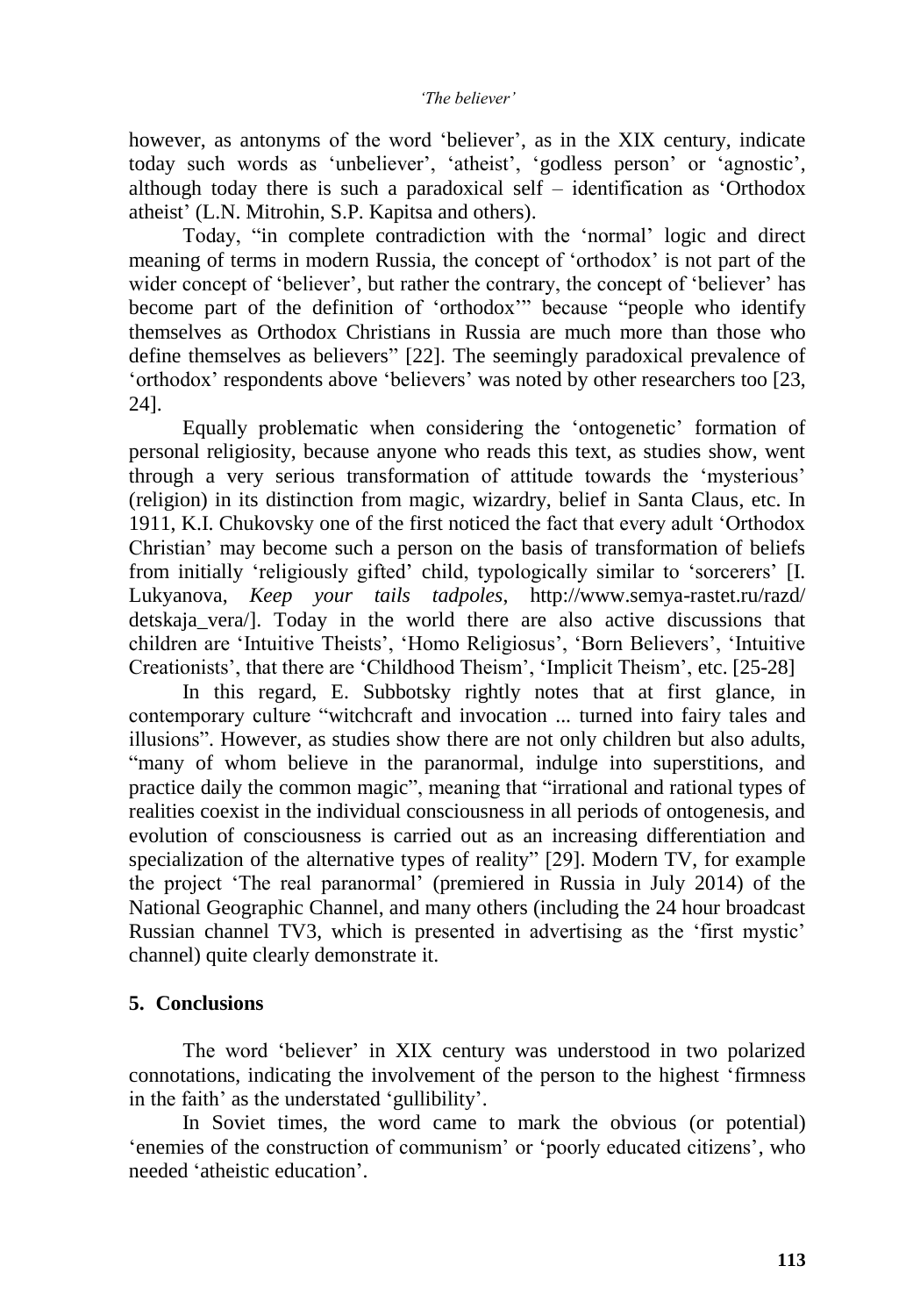After perestroika it started to act as a symbol, on the one hand, emphasizing involvement in the 'spirituality' and 'highness', while on the other hand, of full absence of 'normative dimension' mixing 'theological' and 'paranormal' as 'mysterious at all'.

#### **Acknowledgement**

This article was prepared as part of the state order of the Russian Ministry of Education and Science 35.1973.2014/K.

#### **References**

- [1] V. Dal, *Explanatory Dictionary of the Living Great Russian Language*, Vol. I and IV, State Publishing House of Foreign and National Dictionaries, Мoscow, 1955, 700.
- [2] A. Benvenist, *Dictionary of Indo-European social terms*, Russian translation, Progress - University, Moscow, 1995, 456.
- [3] A. Gorelov, *Faith (Vera)*, in *The Catholic Encyclopedia*, Publishing House of the Franciscans, Мoscow, 2002, 923-927.
- [4] V. Soloviev and I. Andreev, *Faith (Vera),* in *Encyclopedic Dictionary*, Vol. 1, Great Russian Encyclopedia, Moscow, 1993, 352-355.
- [5] A.V. Ponomarev, *Faith (Vera),* in *Orthodox Encyclopedia*, Vol. VII, Church and scientific center of the Russian Orthodox Church 'Orthodox Encyclopedia', Мoscow, 2004, 669-695.
- [6] A. Kirlezev, *Faith (Vera),* in *Religious encyclopedia*, Academic Project, Moscow, 2006, 197.
- [7] A.F. Losev, *Hellenic-Roman aesthetics*. I–II centuries, Moscow State University, Moscow, 1979, 35–37.
- [8] S.S. Averincev, *New Encyclopedia of Philosophy*, Vol. I, Misl, Moscow, 2010, 380.
- [9] S.S. Averincev, *From the shores of the Bosphorus to the shores of the Euphrates*, Nauka, Мoscow, 1987, 13.
- [10] A. Golubev and G. Ruzavin, *Faith (Vera),* in *Philosophical Dictionary*, Republic, Moscow, 2001, 304.
- [11] I.T. Kasavin, *Magic*, in *Encyclopedic Dictionary*, Academic project, Moscow, 2006, 597-598.
- [12] S.S. Averincev, *Glossary of antiquity*, Russian transation, Progress, Moscow, 1994, 327.
- [13] A.P. Lopuhin, *Magi*, in *Encyclopedic Dictionary*, Vol. 1, Great Russian Encyclopedia, Moscow, 1993, 372.
- [14] O.E. Nesterova, *Simon Magus*, in *Myths of nations of the world*, Vol. 2, Great Russian Encyclopedia, Moscow, 2000, 436.
- [15] O.B. Khristoforova, *Sorcerers and victims: Anthropology of witchcraft in modern Russia*, OGI, RSHU, Moscow, 2010, 12, 291.
- [16] A.V. Petrov, *The phenomenon of theurgy: Interaction of pagan philosophy and religious practice in the Hellenistic-Roman period*, St. Petersburg State University, St. Petersburg, 2003,19-21.
- [17] M.A. Raysmer, *State and devouted person*, Librokom, Moscow, 2011, 424.
- [18] D.N. Ushakov (ed.), *Dictionary of Russian language*, OGIZ, Moscow, 1935, 1562.